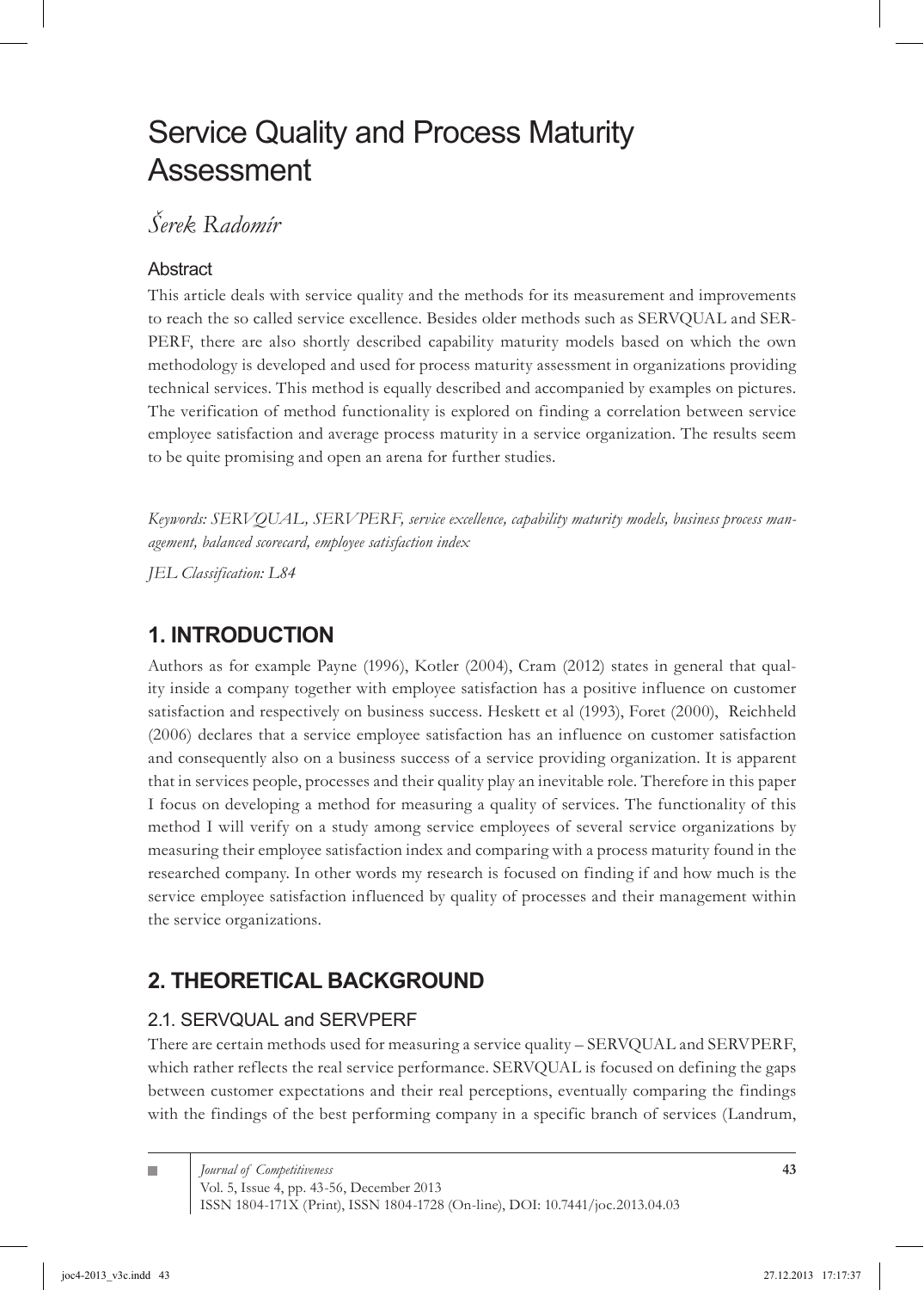Prybutok, Kappelman, & Zhang, 2008). In a cycle of providing services can appear different views on the quality. Therefore an original SERVQUAL model presented by Parasuraman et al. (1985) has defined not only the gaps in customer expectations and perceptions but also disclosed the gaps in understanding, aspiration and perception of service quality by service employees and management of services as well. The original SERVQUAL model consisted of seven such gaps.



*Fig. 1 – A conceptual model of service quality. Source: Parasuraman et al, 1985.*

SERVPERF model, which focuses on real service performance, seems to be derived from SERV-QUAL model by using different attributes for evaluating a quality of service. Some authors as for example Cronin and Taylor (1992) infirm an originality of this derived model and rather call it as a subset of SERVQUAL. Similarly Sang-Lin Han and Sung-Tai Hong applied both models in a sequence to evaluate a service quality and performance (see Fig. 2).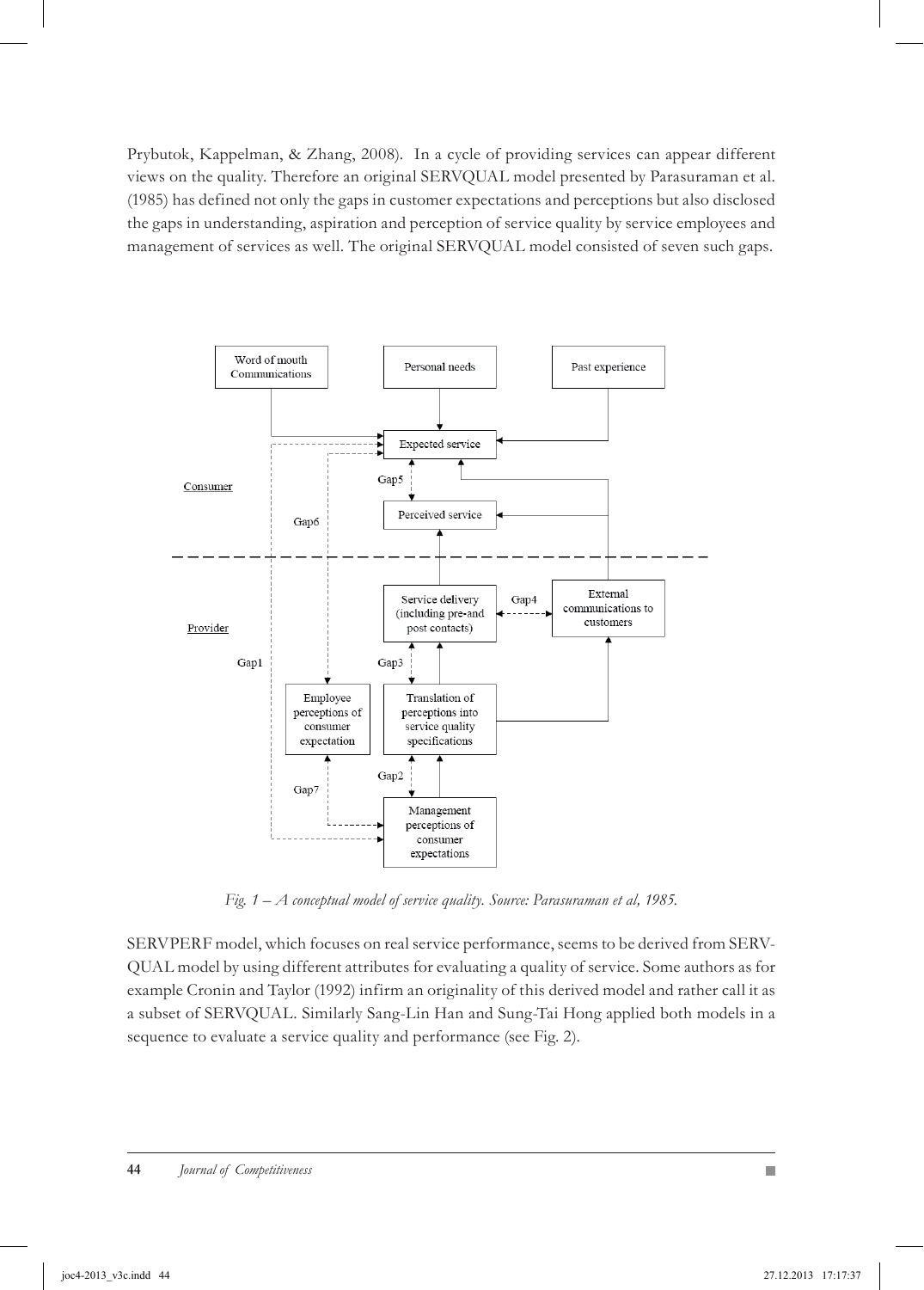

*Fig. 2 – SERVQUAL deployed into SERVPERF. Source: Han, Hong, 2005.*

#### 2.2. Capability Maturity Models

H

Capability Maturity Models (CMM) are focused on Business Process Management (BPM) and its maturity (BPMM). In praxis we focus rather on capability of a process because mostly it is not possible to watch all running service processes in real time. In general the maturity models are defined as follow: *"A maturity model conceptually represents phases of increasing quantitative or qualitative capability changes of a maturing element in order to assess its advances with respect to defined focus areas."*  (Schroeder – Teuteberg, 2005)

Business process maturity can be rated on a scale from 1 to 5 as it is illustrated in a table below together with the corresponding examples.

| Low Maturity                      |                  | <b>High Maturity</b>         |
|-----------------------------------|------------------|------------------------------|
| Un-coordinated, isolated projects |                  | Co-ordinated BPM Activities  |
| Low BPM Skills                    | 5. Optimized     | High BPM Expertise           |
| Key Personnel                     | 4. Managed       | Organizational Wide Coverage |
| Reactive                          |                  | Proactive                    |
| Manual                            | 3. Repeatable    | (Meaningful) Automation      |
| Internally Focused                |                  | <b>Extended Organisation</b> |
| Low Resourcing                    | 2. Defined       | <b>Efficient Resourcing</b>  |
| Naive                             | 1. Initial State | Comprehensive Understanding  |
| <b>Static</b>                     |                  | Innovative                   |

Tab. 1 – Business process maturity. Source: Paulk et al, 1993.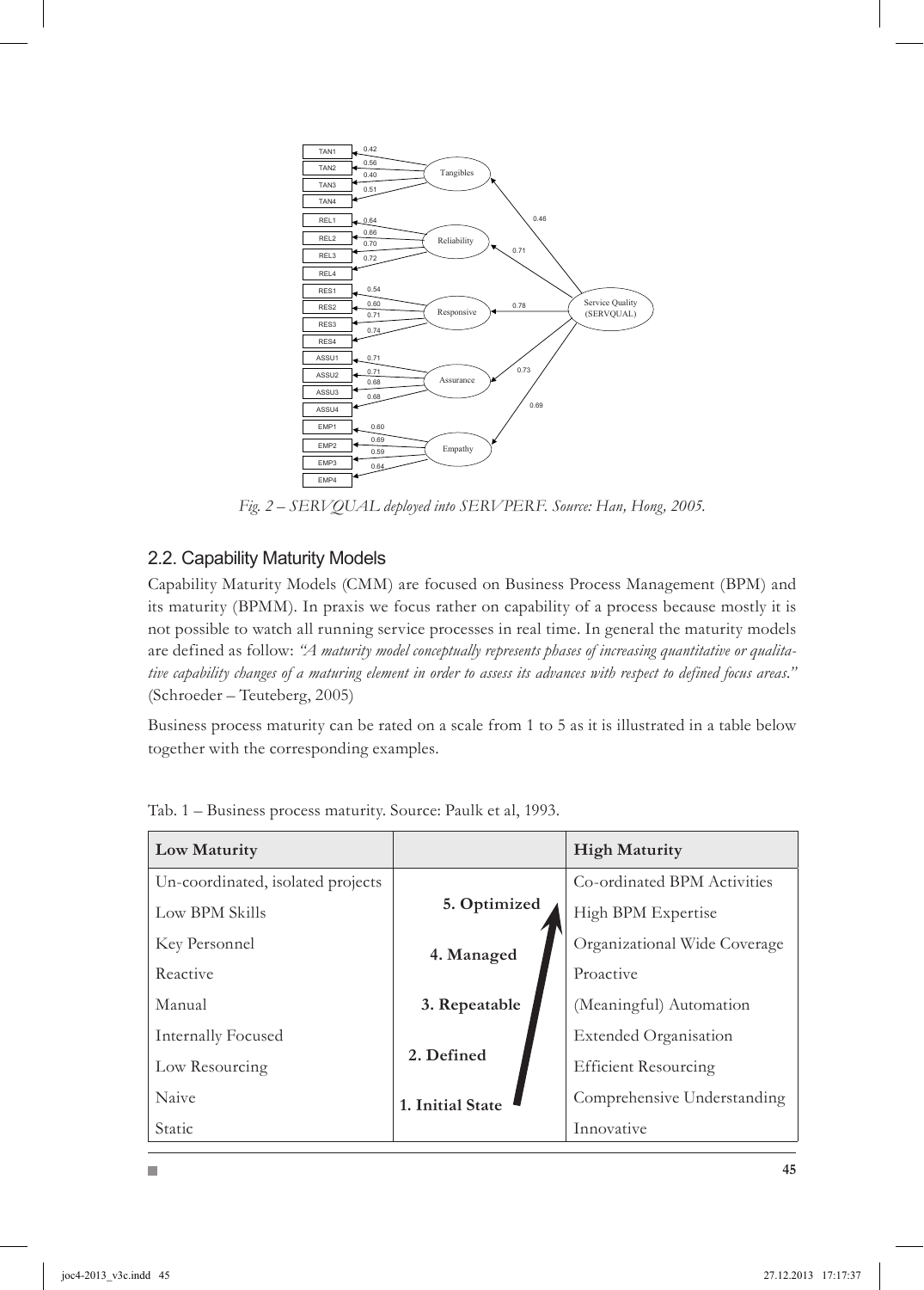## **3. RESEARCH AIM AND METHODOLOGY**

The research aim, as already mentioned in the introduction, is to find a methodology for evaluation of a service organization's readiness and capability to provide best quality services, so called service excellence. To motivate the service organization to endeavor for service excellence I try to find a positive correlation between an employee satisfaction and service excellence, respectively high maturity of service processes. Both aspects (service employee satisfaction and high maturity of service processes) are important part of service quality.

#### 3.1. Service excellence

By my view, supported by my leading and consulting roles in several service organizations, service excellent company should have a good organization, good processes and good management systems in place. Consequently service excellence means an organization capability to provide best-in class services. Because my main practical focus are organizations providing technical services thus a service excellence in technical services may look as on Fig. 3.



*Fig. 3 – Service excellence. Source: own.*

Service excellence concept and elaborated tool for service quality assessment is an example of SERVQUAL and SERVPERF methods application and adaptation to the specific technical services conditions. The assessment tool, which is used during so called Service Excellence reviews, is based on process maturity mapping in accordance to Capability Maturity Models (CMM).

### 3.2. Invention of own capability maturity assessment tool

I have elaborated own method for process capability maturity assessment and the formal frame (tool) for its application in partner companies providing technical services for our company. As an inspiration was used CMMI (Capability Maturity Model Integration) invented by Carnegie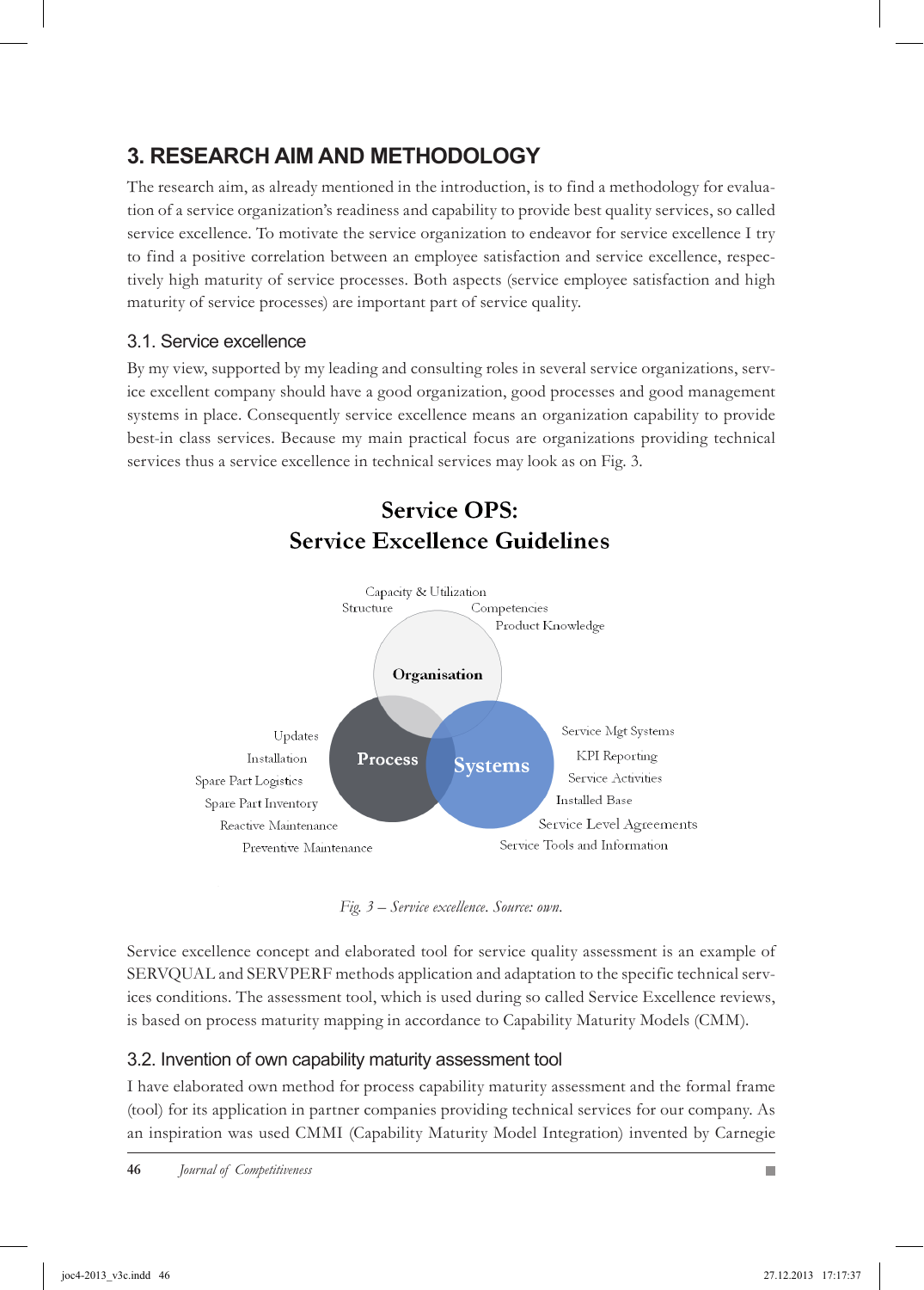Mellon Software Engineering Institute. An evolution of own capability maturity model assessment tool followed certain important milestones:

- 1. Pre-analysis consisted of demands and targets statements.
- 2. Definition of the categories and subcategories relevant and desirable for the process capability maturity assessment.
- 3. Invention of formal frame for the assessment tool which will be applied during the assessment process in a partner company (as portable solution was decided to use MS Excel sheets).
- Definition of the final three assessment criteria summarizing the evaluation of service 4. partnership categories to certified service partner, certified service provider, non-compliant service provider.
- Facilitation of the possible feedback in order to correct the deficiencies in the assessment 5. method and to implement the creative inventions which can come up during the assessment process.

The mentioned milestones are illustrated in form of an algorithm below on Fig. 4.



*Fig. 4 – Process of assessment tool development. Source: own.*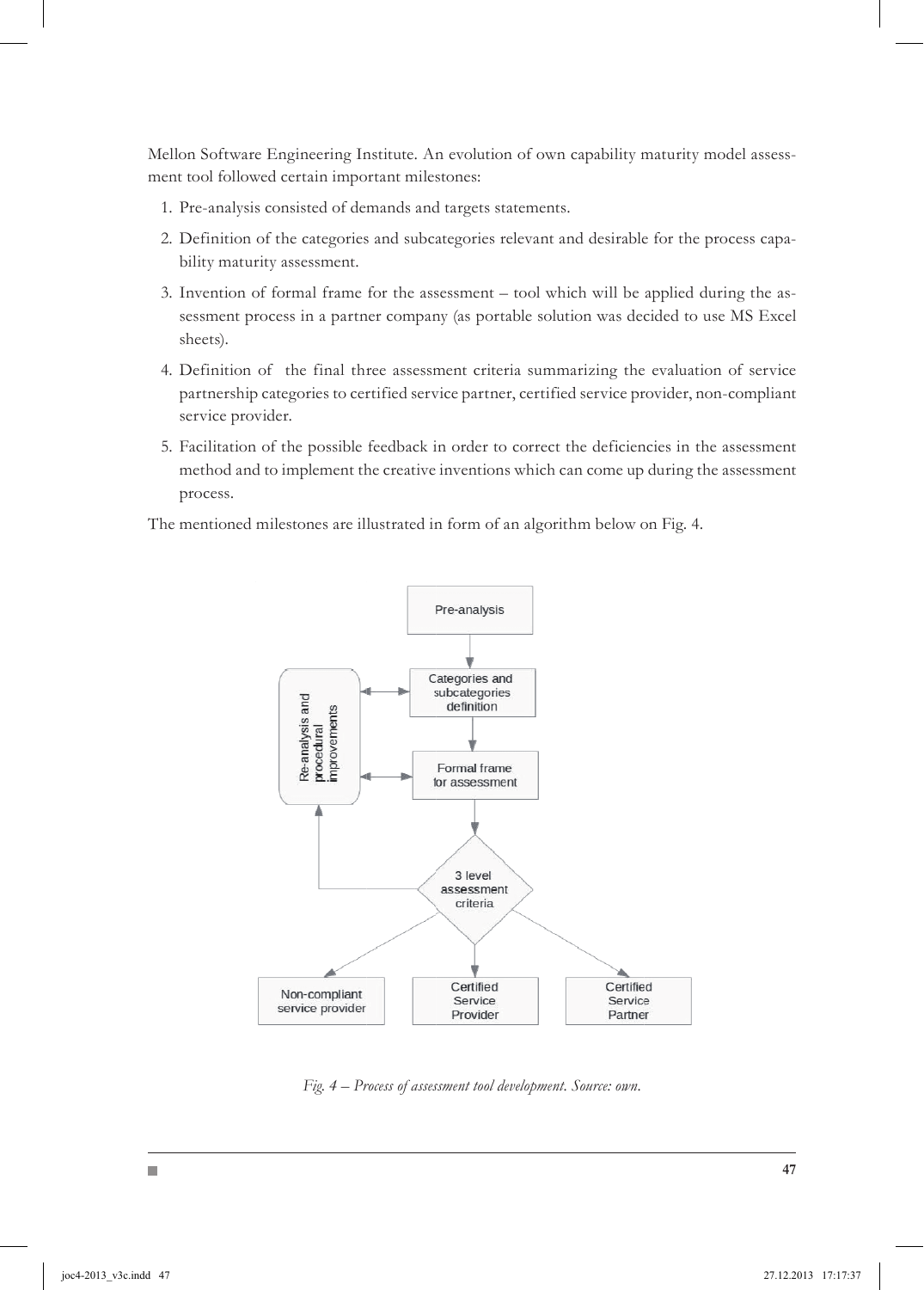#### 3.3. Reviews of service excellence

During the reviews of service excellence are reviewed the processes and management systems of a service organization and rated on five point scale according to their maturity. The minimum standard should be to have the required processes described (for instance in Standard Operation Procedures and/or by a process diagram) and implemented them in real service organization life. This corresponds to the scoring of two or three respectively. If a process is fully operational, monitored and continuously improved then this level deserves a scoring of four. In case the process is fully implemented, supported and optimized by an IT system then it equals to the highest maturity scoring of five. Such IT system can be for instance a service CRM, which guides a service employee through every step of mutual interaction with a customer, collects all relevant data, facilitates their analysis and reports provision to management in order to improve a quality or an effectiveness of customer services.

During the process maturity assessment it is really important that consistency in scoring takes place. Therefore a table below (Tab. 2) was invented to guide an assessor in determining the realistic maturity score for a process step.

| Maturity<br>Score | <b>Description of Maturity</b><br>Score                      | Notes on how to Evaluate                                                                                                                     |  |  |  |
|-------------------|--------------------------------------------------------------|----------------------------------------------------------------------------------------------------------------------------------------------|--|--|--|
| $\bf{0}$          | n.a. - not available                                         | This process step is not applicable in this busi-<br>ness or market                                                                          |  |  |  |
| $\mathbf{1}$      | Process Step is named                                        | The process step is understood and should be<br>implemented but has not been                                                                 |  |  |  |
| $\overline{2}$    | Process Step described                                       | The process step is understood by affected<br>employees but has not been fully implemented<br>or is currently being rolled out               |  |  |  |
| 3                 | Process Step implemented                                     | The Process Step is implemented and is in day<br>to day use but the quality and consistency could<br>be improved                             |  |  |  |
| $\overline{4}$    | Process Step implemented and<br>fully operational            | Process Step is consistently in use, if appropri-<br>ate has monitoring and KPI's, and is now in the<br>continuous improvement phase         |  |  |  |
| 5                 | Process Step implemented,<br>fully operational, IT supported | The process step is at level 4 but is in addition<br>supported by an IT solution which steps or<br>guides employees through the process step |  |  |  |

Tab. 2 – Guidelines for process maturity scoring. Source: own.

The process maturity assessment is performed on several categories (currently eight) which are deployed to the subcategories and process descriptions. There are given two milestones which distinguish between two levels of service quality. The lower milestone is the minimum requirement for a service provider. The higher limit is the minimum requirement for a service partner which equals also to a higher standard of a mutual cooperation between our company and an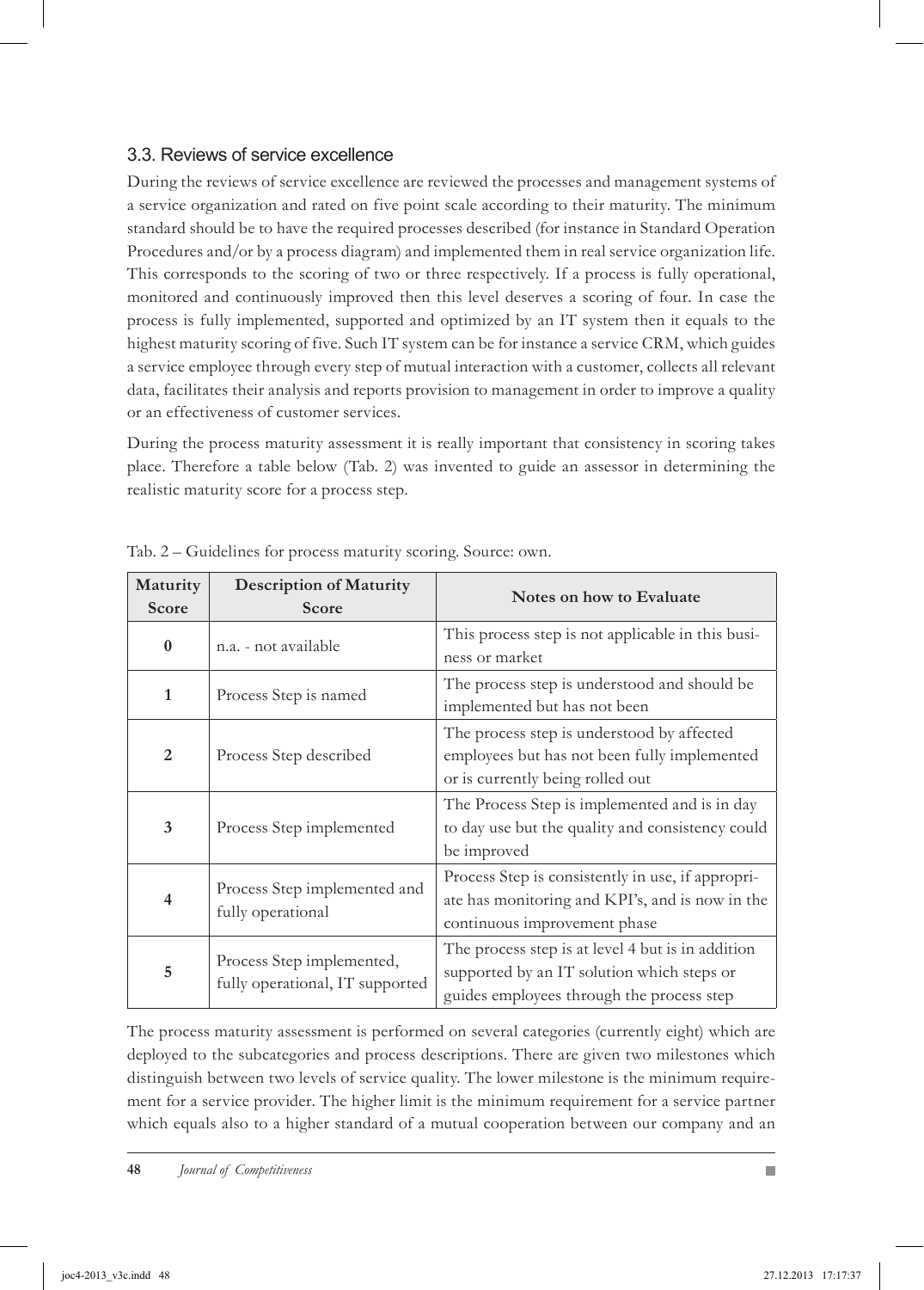external service company based on more trust. In an assessment table there are also stated examples of evidence for review, comments, maximal and the actual maturity scoring of a given process. See an example of such table consisting of one assessed category below in Tab. 3.

| 4) Maintenance Operations:<br>Installation                                                                                            | Minimum requirements<br>for Service Provider | Minimum requirements<br>for Service Partner | <b>Examples of Evidence to</b><br>Review                                    | <b>Comments</b>                                                  | Max Score | Process Step Maturity |
|---------------------------------------------------------------------------------------------------------------------------------------|----------------------------------------------|---------------------------------------------|-----------------------------------------------------------------------------|------------------------------------------------------------------|-----------|-----------------------|
| 4.1) Pre-Installation                                                                                                                 |                                              |                                             |                                                                             |                                                                  |           |                       |
| 4.1.1) Presumed Installation<br>Timelines are confirmed with<br>service resource availability<br>before communication to<br>customer. | 3                                            | 4                                           | Installation Project Plan -<br>Sales/Service/Customer<br>interaction        | excel sheet:<br>planner                                          | 5         | Δ                     |
| 4.1.2) Lead times for instrument<br>orders are coordinated with<br>Siemens and considered in the<br>installation timelines.           | 3                                            | 4                                           | Sales communication with<br>Siemens and customer - order<br>date, ship date | see above +<br>new<br>installation<br>check list                 | 5         |                       |
| 4.2) Instrument Arrival &<br>Installation                                                                                             |                                              |                                             |                                                                             |                                                                  |           |                       |
| 4.2.1) Instrument is stored at<br>suitable premises during transit.                                                                   | $\overline{c}$                               | 4                                           | Local work instructions                                                     | new bigger<br>storage<br>location; we<br>seen on the<br>pictures | 5         |                       |

Tab. 3 – An example of assessment table part. Source: own.

The results in all sub-categories are consolidated into the final report (see Fig. 5) which combines quantitave values with qualitative findings (comments). It is necessary to mention that also quantitative values were reached by evaluation of mostly qualitative phenomena in an organization's service management. Anyway the final review report is aligned with the principles of Balanced Scorecard (BSC) which balances quantitative and qualitative indicators of a company performance.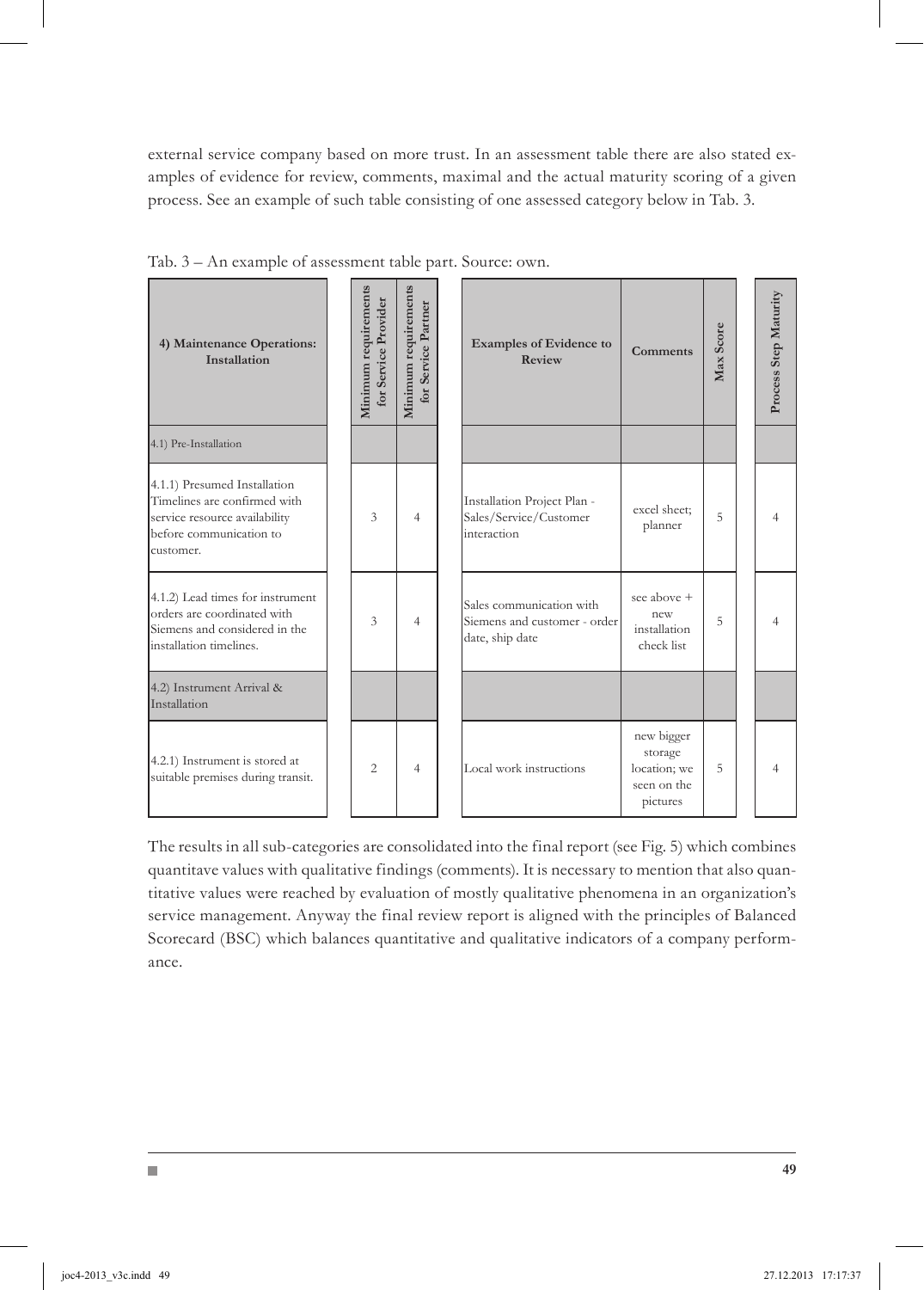#### **SERVICE MATURITY RATING FOR A Company Ukraine**

ASSESSMENT ON Nov 23, 2012 in Kiev

Assessors Ing. Radomir Serek, Bc. Michal Klus

#### **Final Review**

|                                                                                                                                                                                                                                                                                                                                                                                                                                                      | Partner<br>Score | Target | Partner<br>Maturity<br>Rating | Service<br>Provide<br><b>Baseline</b> | Service<br>Partner<br><b>Baseline</b> | Process | Siemens<br>Assessment |
|------------------------------------------------------------------------------------------------------------------------------------------------------------------------------------------------------------------------------------------------------------------------------------------------------------------------------------------------------------------------------------------------------------------------------------------------------|------------------|--------|-------------------------------|---------------------------------------|---------------------------------------|---------|-----------------------|
| Svc Org & Resource Allocation                                                                                                                                                                                                                                                                                                                                                                                                                        | 44,00            | 65,00  | 3,38                          | 1,54                                  | 3,62                                  | ٠       |                       |
| Certification Requirement                                                                                                                                                                                                                                                                                                                                                                                                                            | 36,00            | 45,00  | 4,00                          | 1,22                                  | 3,89                                  | ok      |                       |
| Inst Base & Svc Level Mgt                                                                                                                                                                                                                                                                                                                                                                                                                            | 34,00            | 40,00  | 4,25                          | 2,63                                  | 4,88                                  | ٠       |                       |
| Maint. Operations Installation                                                                                                                                                                                                                                                                                                                                                                                                                       | 42,00            | 45,00  | 4,20                          | 2,50                                  | 4,13                                  | ok      | Service Partner       |
| Maint. Operations_Update                                                                                                                                                                                                                                                                                                                                                                                                                             | 67,00            | 75,00  | 4,47                          | 2,20                                  | 4,00                                  | ok      |                       |
| Maint. Operations PM                                                                                                                                                                                                                                                                                                                                                                                                                                 | 68,00            | 75,00  | 4,53                          | 2,07                                  | 3,80                                  | ok      |                       |
| Maint. Operations CM                                                                                                                                                                                                                                                                                                                                                                                                                                 | 88,00            | 105,00 | 4,63                          | 1,32                                  | 3,27                                  | ok      |                       |
| Service Parts Logistics                                                                                                                                                                                                                                                                                                                                                                                                                              | 49,00            | 70,00  | 3,77                          | 2,07                                  | 3,43                                  | ok      |                       |
| Comments<br>This year were applied higher measures which resulted in slightly lower evaluation but this does not equal to the<br>lower service quality rather opposite.                                                                                                                                                                                                                                                                              |                  |        |                               |                                       |                                       |         |                       |
| The service organization grew up in 1 year in treated InstallBase and also people. Therefore the "baby" diceases<br>disappeared and A Company service organization can be compared with developed service organizations in spite of<br>the challenging conditions on Ukrainan market.<br>We rate highly an attitude to the people including their knowledge capital and investing in them and to the<br>importance of good processes and IT systems. |                  |        |                               |                                       |                                       |         |                       |

#### **Agreed Actions Identified**

A Company to review all process steps scoring  $\blacksquare$ 



Balanced Scorecard (BSC) approach enables easy and fast overview of an organization performance and therefore is a useful tool for manager's decision making process. There is also a spider diagram which is deployed from the final assessment table (see Fig. 6).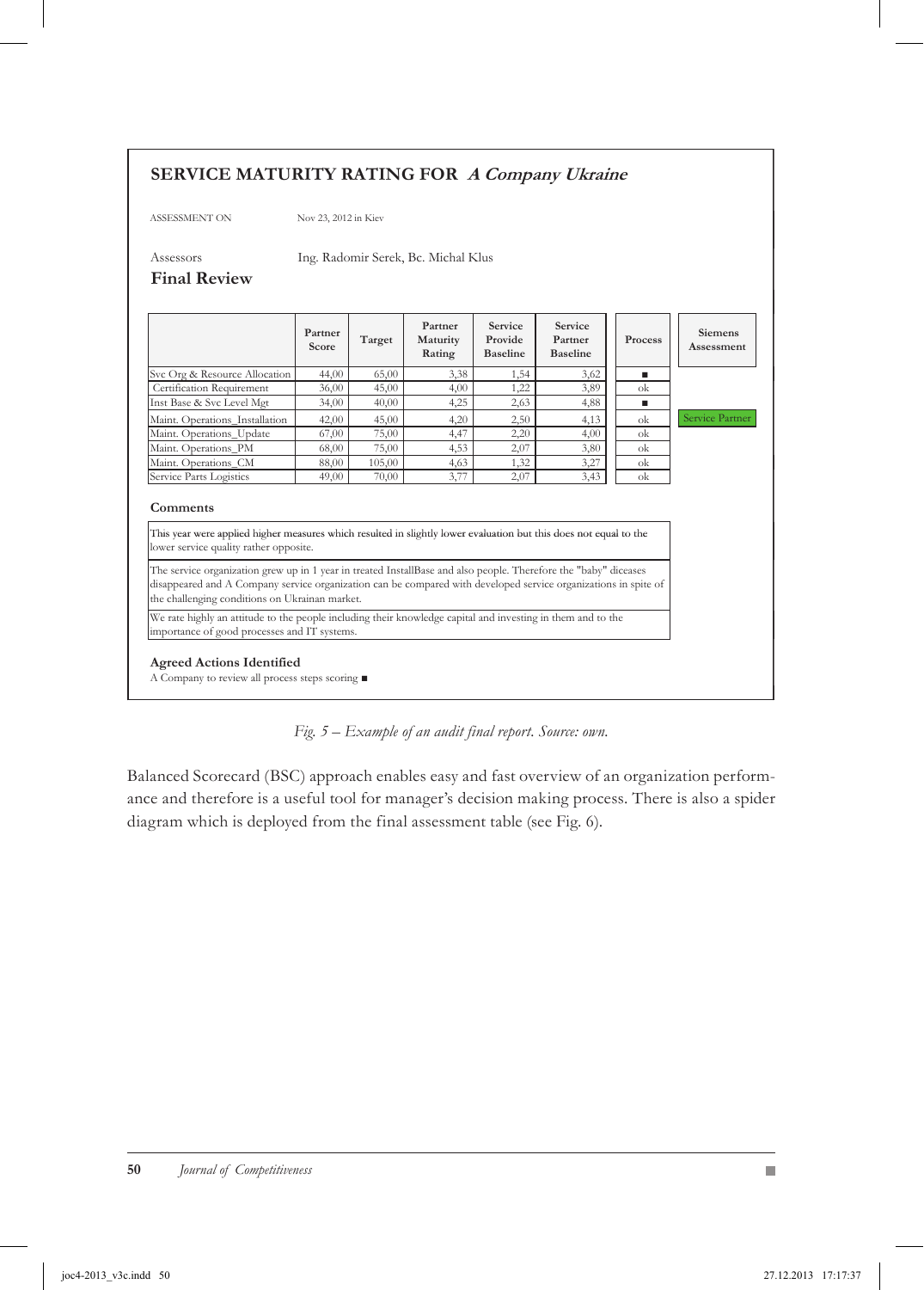

*Fig. 6 – Spider graph of final achievements. Source: own.*

Darker dotted line indicates the minimum service quality requirements and when reached then an external company is authorized to work as certified service provider. When a lighter dotted line on Fig. 6 is overreached then a service providing company becomes a certified service partner. There is a certain deviance allowed. A company can fail slightly in maximum of two evaluated criteria (but never below the service provider line) and the sum of all criteria ratings needs to be above a given value at the same time. Service Excellence concept with regular reviews every year is meant as a tool for continuous improvement of service quality and for best practices sharing. The continuous process of Service Excellence is illustrated on Fig. 7.



*Fig. 7 – Continuous process of service excellence. Source: own.*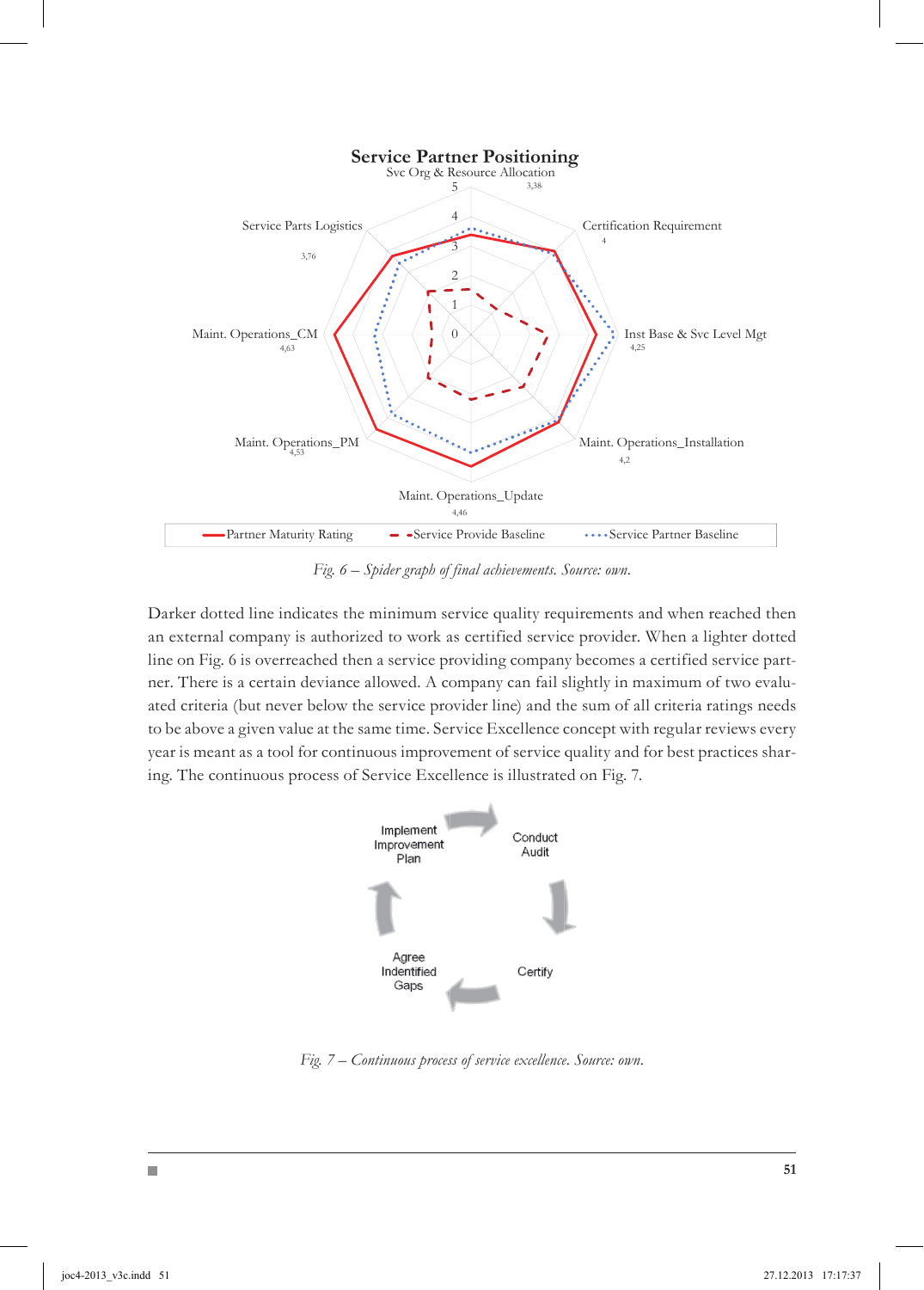#### 3.4 Research results and discussion

In my company praxis we have reviewed already fifteen service providing organizations. Out of these fifteen ten have reached certified service partner status, four have been classified as certified service provider and one company failed to reach minimum service quality requirements.

It is quite clear that every additional indication about a service quality is good as for a service consumer so for a service provider. From this perspective service excellence reviews fulfil its purpose. It should be additionally mentioned that a company I work for use this service excellence concept and reviews to distinguish a quality of services within its distributors and agents and at the same time use it as a tool for continuous improvement of service quality. In this case the mother company acts also as a consumer of services provided by its agents and distributors. Therefore a service excellence concept seems to be a mean of mutual partnership in business which common denominator is a fact that customer when buying an equipment of a company (directly or through a distributor) expects certain quality of related services. His aspirations rise with a brand and goodwill of a product or a company regardless if related services are provided by a mother company or its agents and distributors. For instance contemplate a buy of Mercedes car. The aspirations on quality of product and connected services will be certainly high. But on the other hand it is not typical that the service employees in a car repairshop would be genuine Mercedes employees. Therefore service excellence concept and reviews can find its place in many different areas of services after an adaptation to the specific conditions of a specific service area.

The challenge rather seems to be how to positively motivate a company to participate on this initiative. One motivation factor can be found in the increase of trust between the business partners. Trust generally has a positive influence on costs and speed of mutual transactions. When a company communicates appropriately a certified service partner or provider status to its customers then this should also have a positive influence on trust level and customer willingness to buy services from such company. Although there exists some studies about a factor of trust (Zack – Knack 2011, Helliwell – Huang 2008, Edelman 2009, Šerek 2013) it is quite difficult to apply the outcomes on specific branches of business and quantify the positive effects accordingly.

Therefore I focused on to find a correlation between an overall process maturity in a company and its employee satisfaction. In case of significant correlation is found it could serve as an additional motivation factor for the service providing companies to work on improvement of their process maturity. An exploration question is thus stated as follows: "Is a service employee satisfaction index dependant on a process maturity rating of a company?" An explanatory variable for simple linear regression has been chosen to be an average process maturity (APM) rating of a company which came out of service excellence review. A dependant variable is then an employee satisfaction index calculated from answers on the following questions in employee survey realized by method of on-line and anonymous questionnaire:

- 1. How are you satisfied in your work?
- 2. Do you have an opportunity for self-realization and implementation of creativity?
- 3. How would you rate your working environment?
- What is a level of trust within your organization? 4.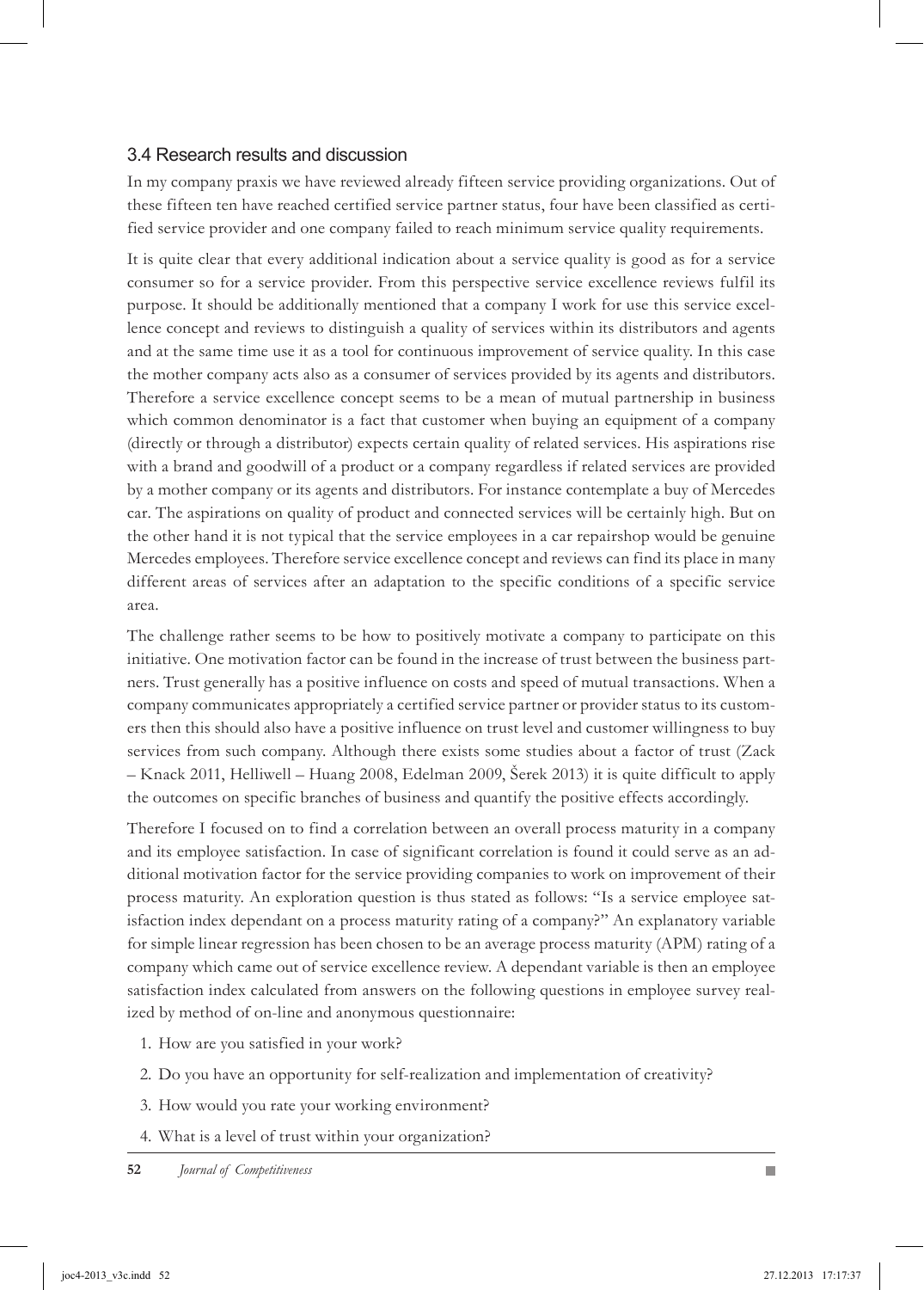- 5. Do you know your team's vision and ways to implement them?
- 6. How would you rate your willingness to remain in this work after one year?

The rating on the above questions was allowed in 10 point scale and employee satisfaction index (ESI) was calculated as a sum of average employee ratings on each question divided by a number of questions (six). The process maturity final average scores (APM) and the values of employee satisfaction index (ESI) are in the following Tab. 4.

| Organization | <b>APM</b> | <b>ESI</b> |
|--------------|------------|------------|
| <b>SLO</b>   | 3,95       | 6,9        |
| HМ           | 4,15       | 7,9        |
| <b>TAY</b>   | 4,23       | 7,5        |
| BV           | 4,47       | 6,9        |
| SCZ          | 4,49       | 7,6        |
| НR           | 4,53       | 7,3        |
| ΙF           | 4,61       | 9,5        |

Tab. 4 – An example of assessment table. Source: own.

The APM and ESI values, which has been obtained for seven service organization, are displayed in graph including linear regression function together with a correlation coefficient on Fig. 8.



 *Fig. 8 – ESI in relation to APM. Source: own.*

There was found a weak correlation (R=0,337) between Average Process Maturity (APM) and Employee Satisfaction Index (ESI), which can be interpreted that there might be a certain influence of process maturity in a service organization on service employee satisfaction. Due to application of linear regression we even could formulate that the influence is positive and to certain extent linear. In other words with higher process maturity of service organization is connected higher employee satisfaction. On the other hand a brief glimpse at the chart above (Fig. 8)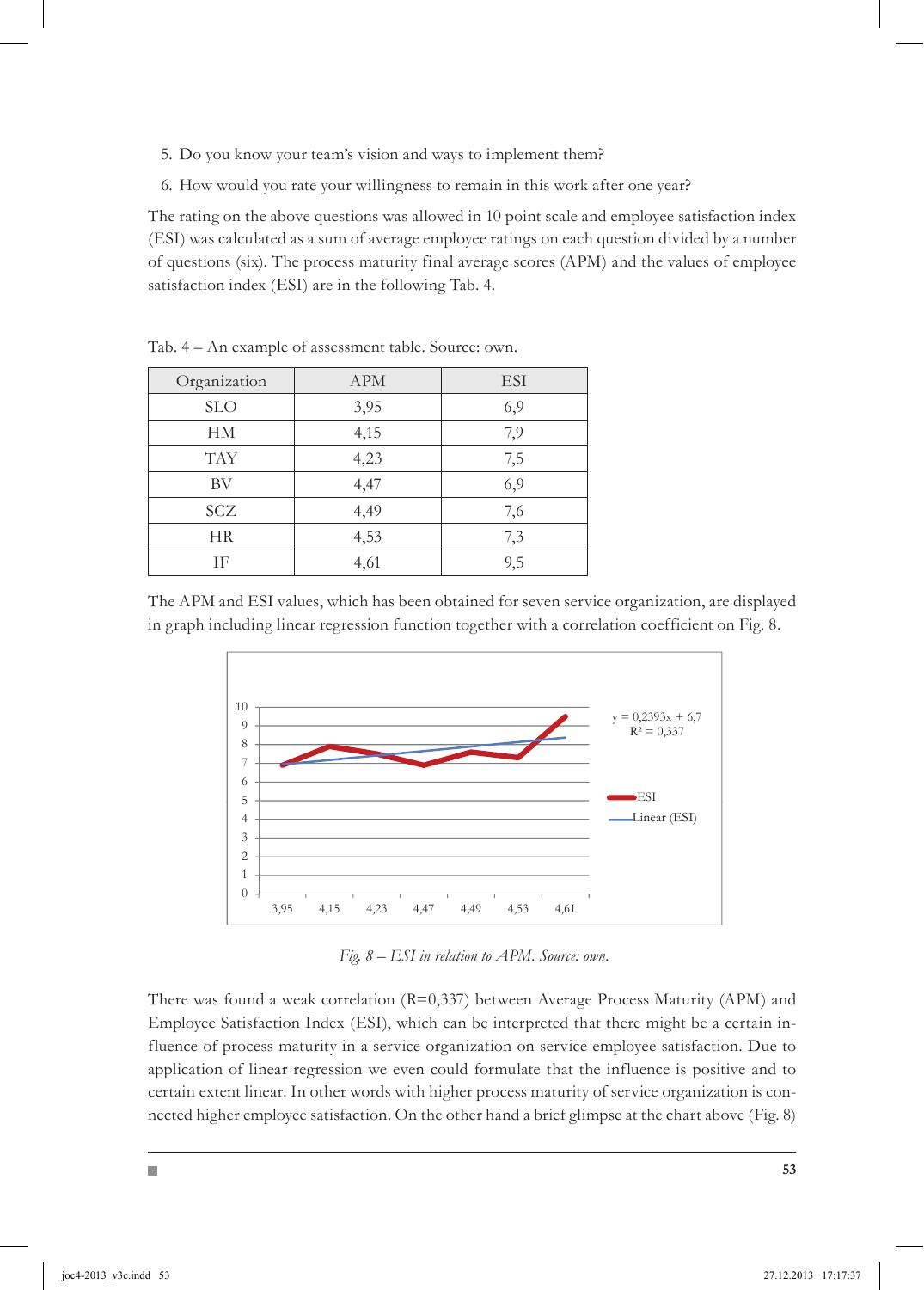indicates that one service organization seems to be outperforming the others in both parameters – process maturity and employee satisfaction as well. Unfortunately when this organization is removed from the calculation then the correlation factor drops to an insignificant value and we cannot speak about linear correlation any more.

Perhaps there might be a certain break-even point (APM equals roundabout 4.5) when the employee satisfaction accelerates its growth. I presume that a similar break-even point could be found on the left side of curve displaying a dependency of employee satisfaction on process maturity in service organizations. This point would mean a significant decline of employee satisfaction because employees probably will not like chaotic and non organized management. I can only guess that the value of Average Process Maturity could be round about 3.5 in this case. Therefore my future explorations need to seek and focus on the companies which are outperforming in process maturity as well as underperforming to better proof a correlation between process maturity and employee satisfaction.

It should be also mentioned that process maturity is not a salutary and only factor which could have an influence on service employee satisfaction. There might be also many others as for example:

- Safety
- Place for creativity and self-realization
- Meaningful work
- Targets and visions
- Trustful and ethical environment
- Acknowledgement

## **4. CONCLUSION**

In this article is presented a methodology which supports an evaluation of quality in service providing organization. This methodology is based on assessment of process maturity or its capability. The main utilization of this method I see in companies which do not provide services directly for any reason but through external service providers. By means of service excellence reviews and process maturity assessment table they can distinguish the level of service quality in an external organization and apply desirable actions to fill any gaps from expectations. The presented methodology will find its place also in a company which has its own branch offices providing services throughout the country or worldwide. This way they are able not only unify and standardize the quality of provided services but also set up on a way to their continuous improvements by defining and filling the gaps found in process maturity. Processes and people play very important role in services. Quality inside a service providing company is to the certain extent influenced by quality of processes (respectively their maturity) and by quality of service personnel (respectively their motivation to provide excellent services). These are essential premises to have satisfied customers and reach a business success. Therefore the correlation between process maturity and employee satisfaction was examined in this study as well. Results do not confirm this correlation directly but seems to be promising for the future studies.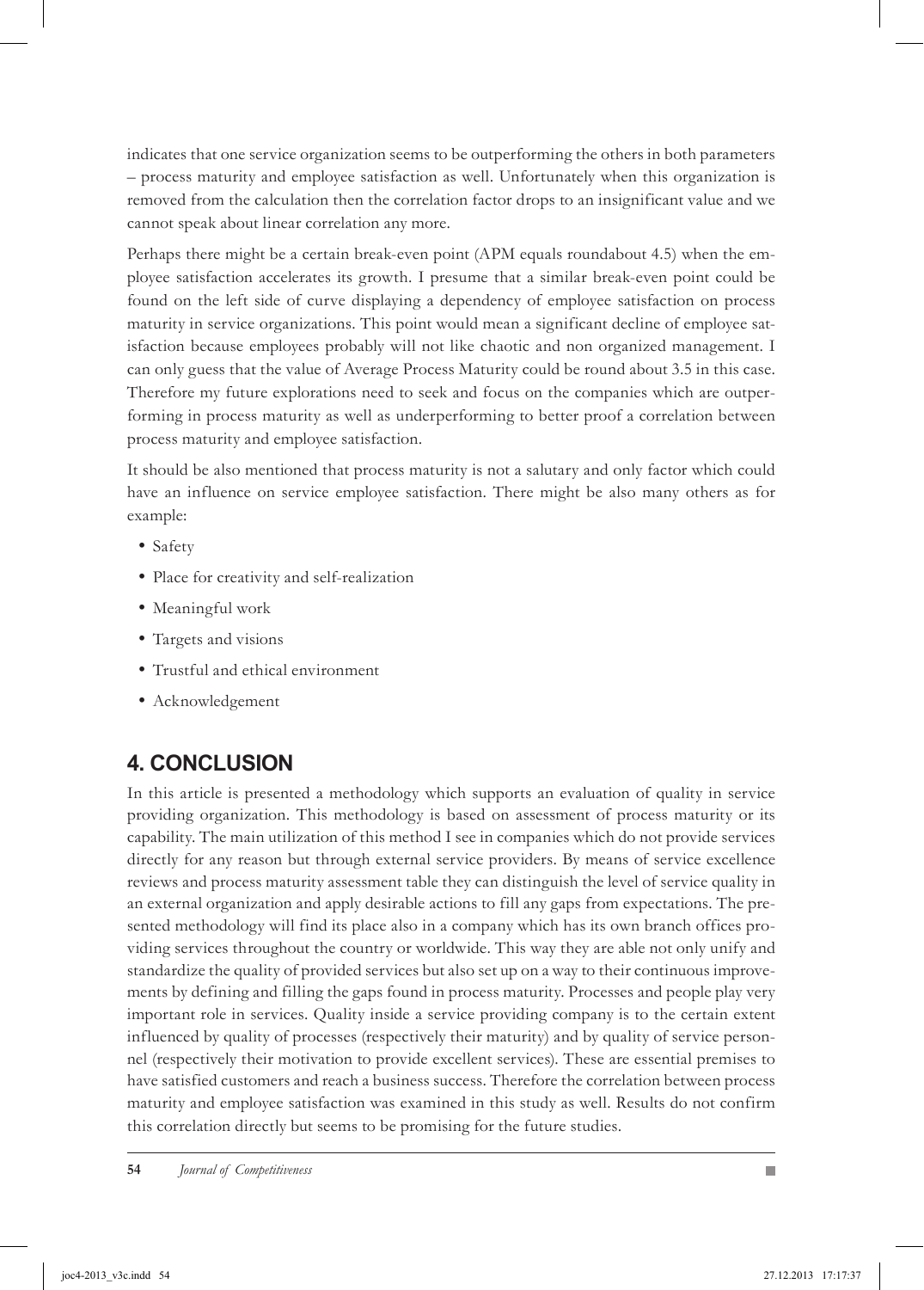#### **References**

- Ahlemann, F., Schroeder, C., & Teuteberg, F. (2005). *Kompetenz und Reifegradmodelle für das*  1. *Projektmanagement: Grundlagen, Vergleich und Einsatz.* Osnabrück: ISPRI - Forschungszentrum für Informationssysteme in Projekt und Innovationsnetzwerken.
- 2. CMMI Product Team (2010). *CMMI® for Services, Version 1.3: Improving processes for providing better services.* Hanscom: Carnegie Mellon University. Retrieved August 16, 2012, from: http://www.sei.cmu.edu/library/abstracts/reports/10tr034.cfm.
- 3. Covey, S. (2012). *Chytra duvera*. Praha: Management Press.
- Cram, T. (2012). *Vítězný tah: Jak dosáhnout prvotřídní úrovně služeb zákazníkům*. Praha: 4. Management Press.
- 5. Cronin, J.J., & Taylor, S.A. (1992). Measuring service quality: A reexamination and extension. *Journal of Marketing*, 56(3), 55-68. http://dx.doi.org/10.2307/1252296
- Dytrt, Z., & Stříteská, M. (2009). *Efektivní inovace: Odpovědnost v managementu*. Praha: 6. Computer Press.
- EDELMAN (2009). *2009 Edelman Trust Barometer.* Edelman, USA. Retrieved December 7. 28, 2012 from: http://edelmaneditions.com/wp-content/uploads/2010/11/edelman-trustbarometer-full-report-2009.pdf
- 8. Fukuyama, F. (1995). Trust: *the social virtues and the creation of prosperity*. London: Free Press Paperbacks.
- 9. Harvey, S. J. (2011). Is the Just Man a Happy Man? An Empirical Study of the Relationship between Ethics and Subjective Well-Being. *Kyklos*, 64(2), 193-212. http://dx.doi. org/10.1111/j.1467-6435.2011.00502.x
- 10. Helliwell, J., & Huang, H. (2008). Well-Being and Trust in the Workplace. *Working Paper 14589.* National Bureau of Economic Research.
- 11. Kotler, P., & Armstrong, G. (2004). *Marketing*. Praha: Grada Publishing.
- 12. Landrum, H., Prybutok, V.R., Kappelman, L.A., & Zhang X. (2008). SERVCESS: A parsimonious instrument to measure service quality and information system success. *The Quality Management Journal*, 15(3), 17-25.
- 13. Parasuraman, A., Zeithaml, V.A., & Berry, L.L. (1985). A conceptual model of service quality and its implication. *Journal of Marketing*, 49(4), 41-50. http://dx.doi. org/10.2307/1251430
- 14. Paulk, M.C., Curtis B., Chrissis, M.B., & Weber, C.V. (1993). *The Capability Maturity Model for Software, Version 1.1*. Software Engineering Institute.
- 15. Payne, A. (1996). Marketing služeb. Praha: Grada.

П

- 16. Reichheld, F. (2006). The Ultimate Question: Driving Good Profits and True Growth. Boston: Harvard Bussiness School Publishing.
- 17. Sang-Lin, H., & Sung-Tai, H. (2005). Effects of Service Quality on Customer Retention and Word-Of-Mouth in a Retail Setting: Comparative Study of Different Scales. *Asia Pacific Advances in Consumer Research*, 6(1), 316-321.